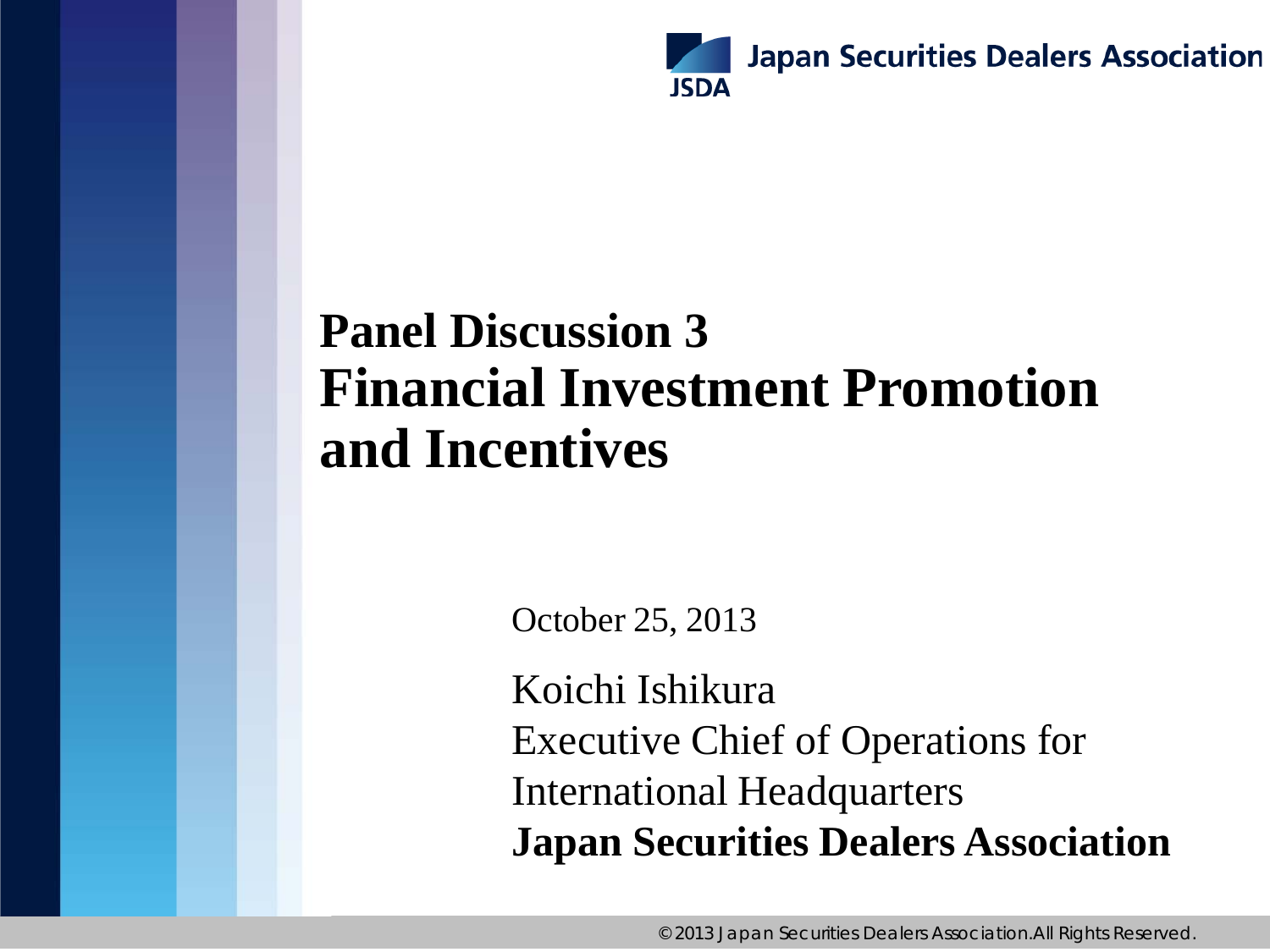



<sup>※</sup> 1 EUR=118.37 JPY

1

(Sources) Japan: Japan's Flow of Funds Accounts (BOJ), US: Flow of Funds Accounts of the United States (FRB), Germany: Financial Accounts (Deutche Bundesbank).

© 2013 Japan Securities Dealers Association.All Rights Reserved.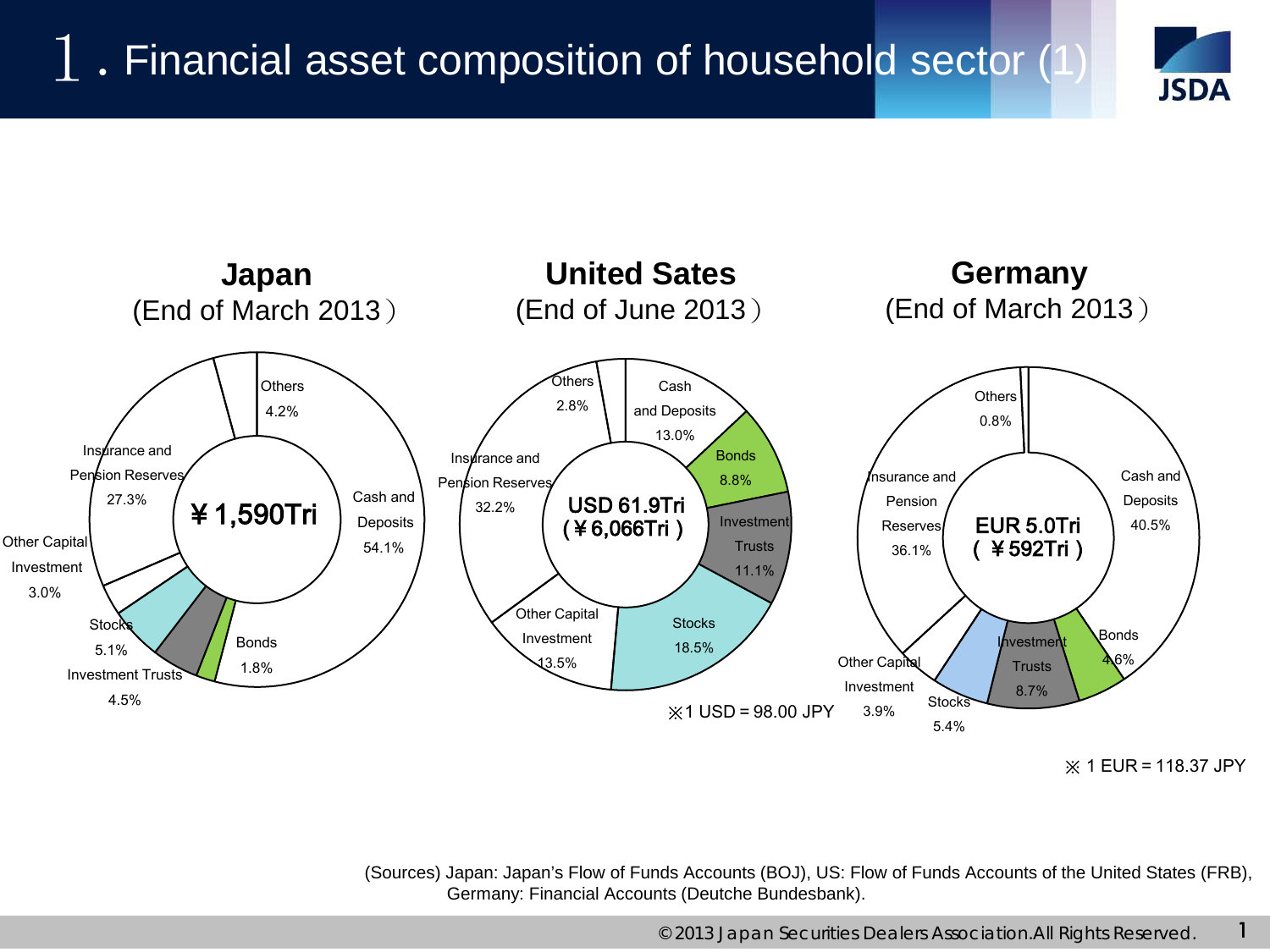#### 1. Financial asset composition of household sector(2)



(Ref.) Percentage of household assets held in stocks, investment trusts and bonds



(Sources) Japan: Japan's Flow of Funds Accounts (BOJ), US: Flow of Funds Accounts of the United States (FRB), Germany: Financial Accounts (Deutche Bundesbank).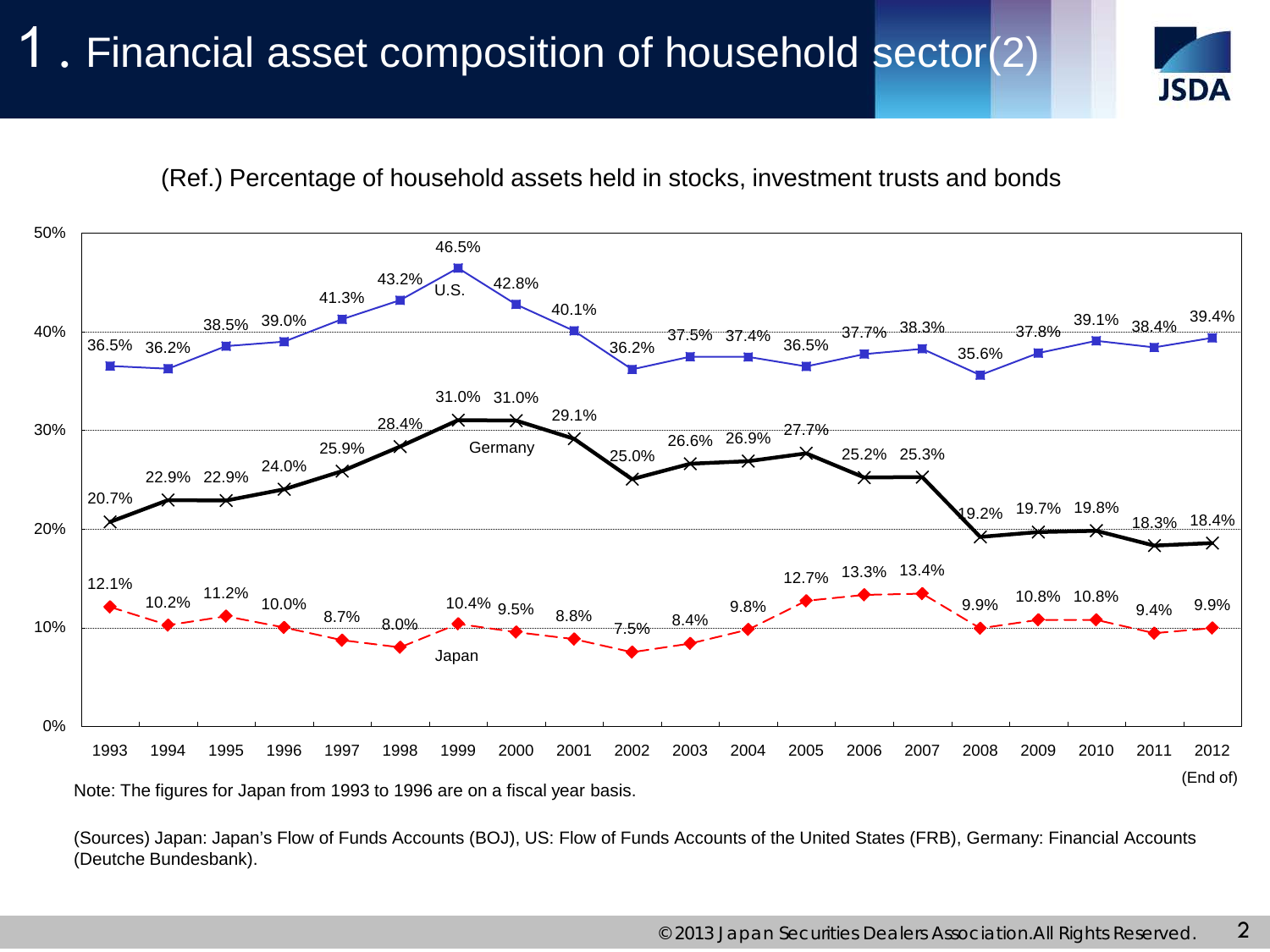#### 1. Financial asset composition of household sector(3)



#### **Net Worth Distribution (Income quintile; Japan and U.S.)**



(Source) IMF GFSR2005 Ch.3 Household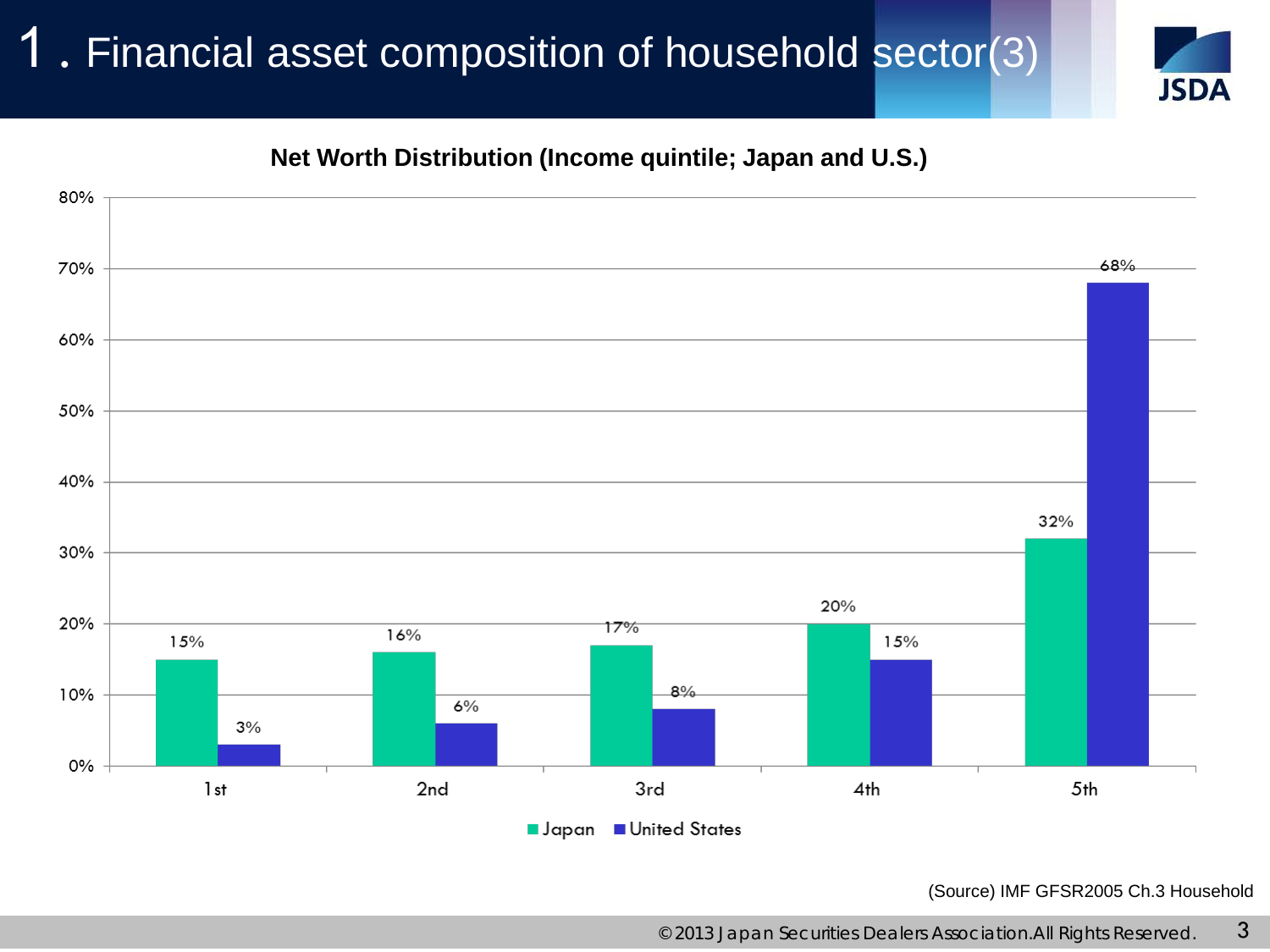#### 1. Financial asset composition of household sector(4)





(Sources) Japan : System of National Accounts (Cabinet Office), US: Flow of Funds Accounts of the United States (FRB)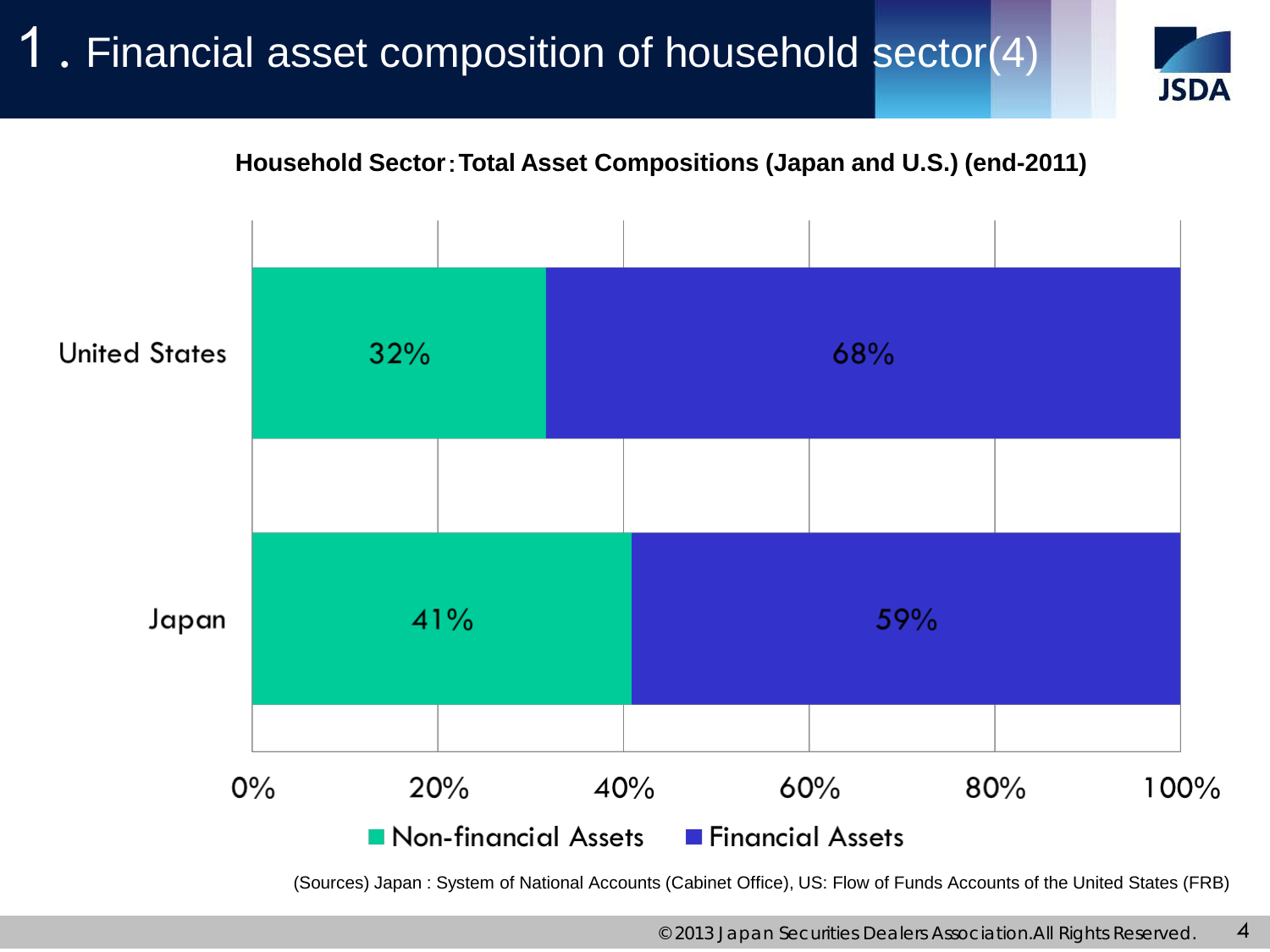# 2. Why investment should be promoted?



- 1) To achieve efficient allocation of funds and resources to growth areas effectively utilizing household financial assets amounting to US\$16 trillion
	- Bank finance (indirect finance):
		- financing system relying on investment decisions by banks
	- Market-based finance (direct finance): financing system based on market mechanism processing
		- decisions by fundraisers and investors
- 2) To disperse risks: avoid excessive risk concentration
	- (Japan's experience)
	- Non-performing loan problems during 1990s which was caused
	- by excessive risk concentration to the banking sector
- 3) To support medium- and long-term asset building by individuals Growing concern about social security and pension systems in the rapid demographic change ⇒rising importance of self-reliant efforts to prepare for the future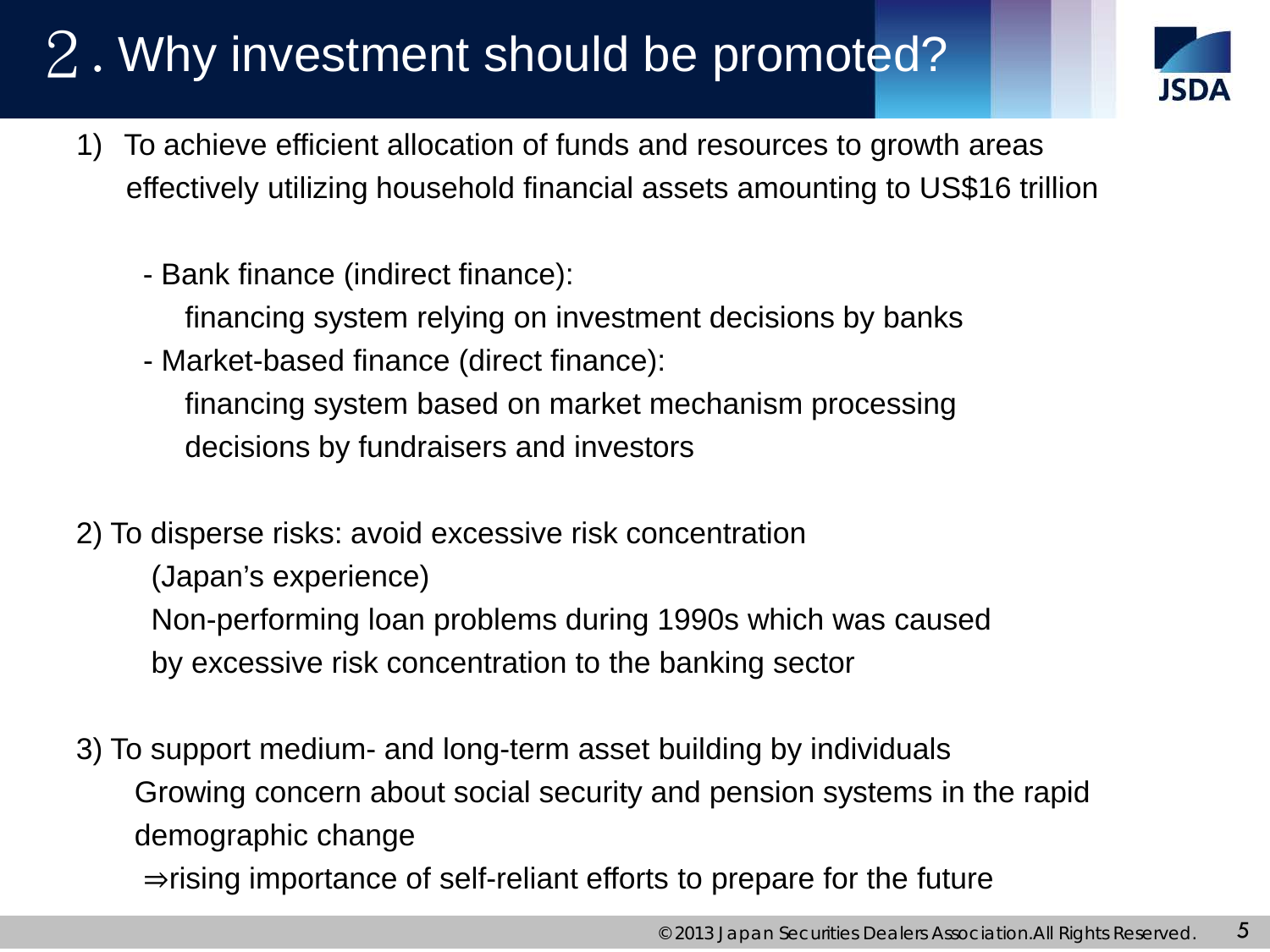### (Ref.) Old-age Dependency Ratio



| <b>Country or Region</b> | 1990 | 2020 | 2050 |
|--------------------------|------|------|------|
| <b>Japan</b>             | 17   | 49   | 72   |
| <b>Asia</b>              | 8    | 13   | 27   |
| <b>United States</b>     | 19   | 26   | 36   |
| <b>Europe</b>            | 19   | 29   | 47   |

The old-age dependency ratio is the ratio of the population aged 65years or over to the population aged 15-64.

(Source) "World Population Prospects" (United Nations Population Division)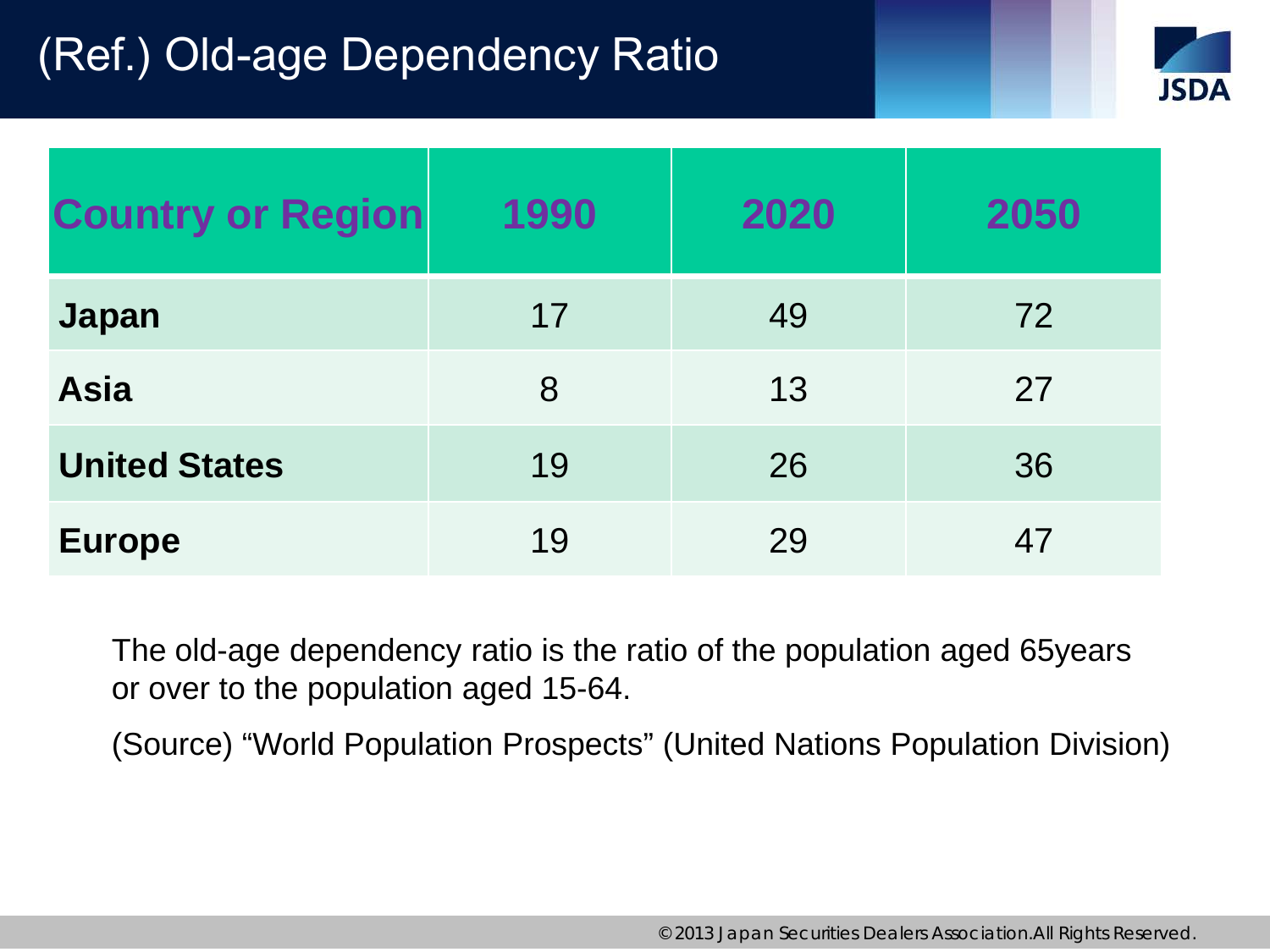#### $\mathcal{B}$   $\cdot$  Incentives and measures to promote investment



- 1) Ensuring market integrity and transparency (prerequisite) (including sound corporate governance and adequate disclosure)
- 2) Promoting financial literacy
- 3) Providing tax incentives
- 4) Introducing flexible and efficient frameworks for risk money supply (e.g. crowdfunding)